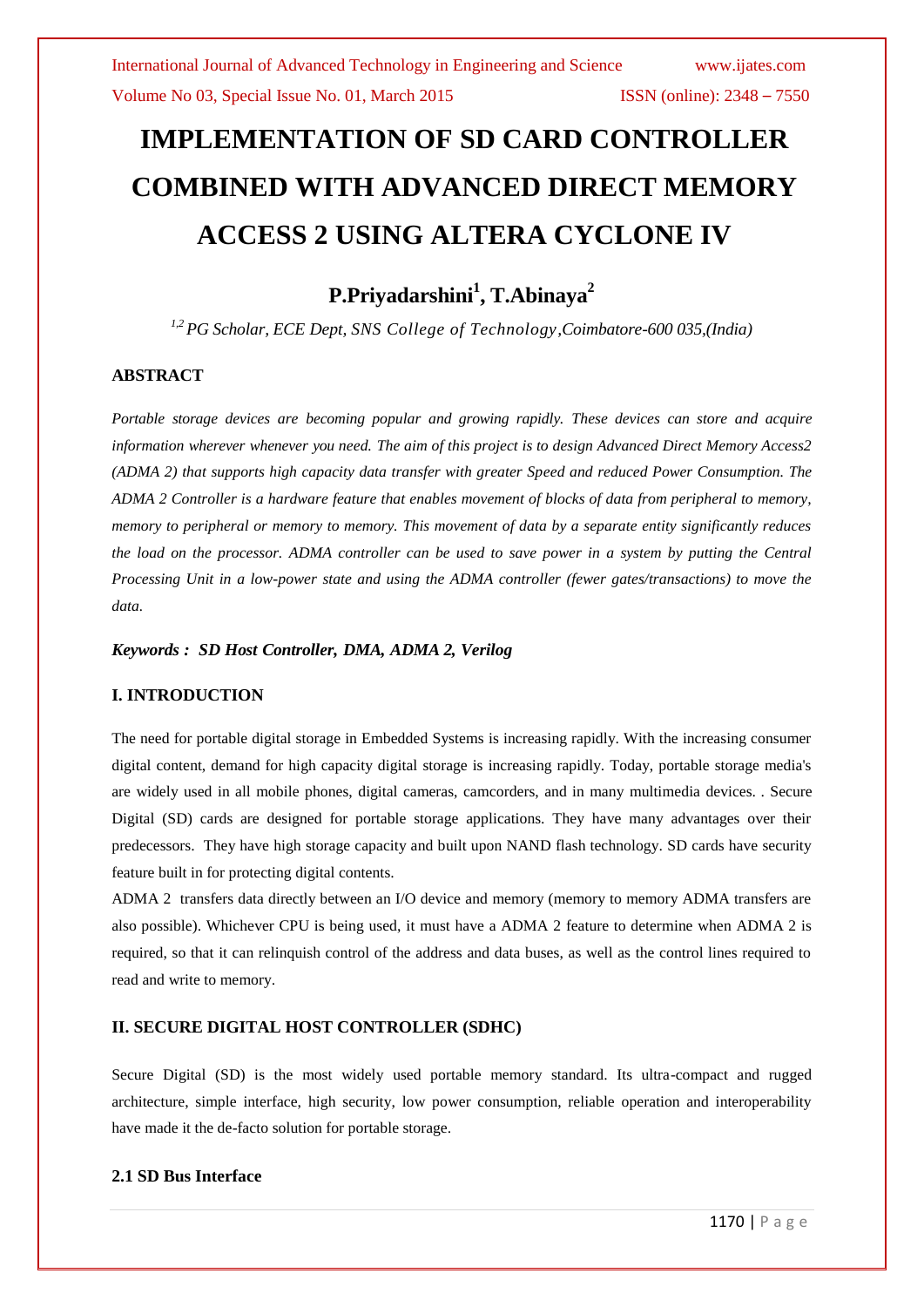In systems-on-a-chip and embedded systems, typical system bus infrastructure is a complex on-chip bus such as AMBA High-performance Bus. AMBA defines two kinds of AHB components: master and slave. A slave interface is similar to programmed I/O through which the software (running on embedded CPU, e.g. ARM) can write/read I/O registers or (less commonly) local memory blocks inside the device. A master interface can be used by the device to perform DMA transactions to/from system memory without heavily loading the CPU. Therefore high bandwidth devices such as network controllers that need to transfer huge amounts of data to/from system memory will have two interface adapters to the AHB: a master and a slave interface. This is because on-chip buses like AHB do not support tri-stating the bus or alternating the direction of any line on the bus.

Like PCI, no central DMA controller is required since the DMA is bus-mastering, but an arbiter is required in case of multiple masters present on the system. Internally, a multichannel DMA engine is usually present in the device to perform multiple concurrent scatter-gather operations as programmed by the software. The Data transfers to and from the SD Memory Card are done in blocks. Data blocks are always succeeded by CRC bits. Single and Multiple block operations are defined. Data can be transferred using single or multiple data lines. The SD Host Controller is fully compliant to SD Host Controller Specification version 3.0 and Physical Layer Specification version 3.01. The standard register set is implemented. The Host Processor accesses the various registers and FIFOs in the Host Controller to transfer data between Host and SD Card.



**Fig 1.1: Basic block diagram of SDHC**

Every data transfer is preceded by corresponding command and response. Command is send by the Host Controller to the Card and Response is send back by the Card to the Host Controller. The block diagram of Host Controller is given in Figure 1.1

#### **2.2 Data Transfer Modes**

The SD Host Controller supports three modes to transfer Data between System and the card. The three modes include Non-DMA, DMA and ADMA mode. In Non-DMA mode (also known as "programmed I/O" method) the Host Controller has a data buffer for data transfer. The Host Driver accesses internal buffer through the 32 bit Buffer Data Port register. Internally, the Host Controller maintains a pointer to control the data buffer. The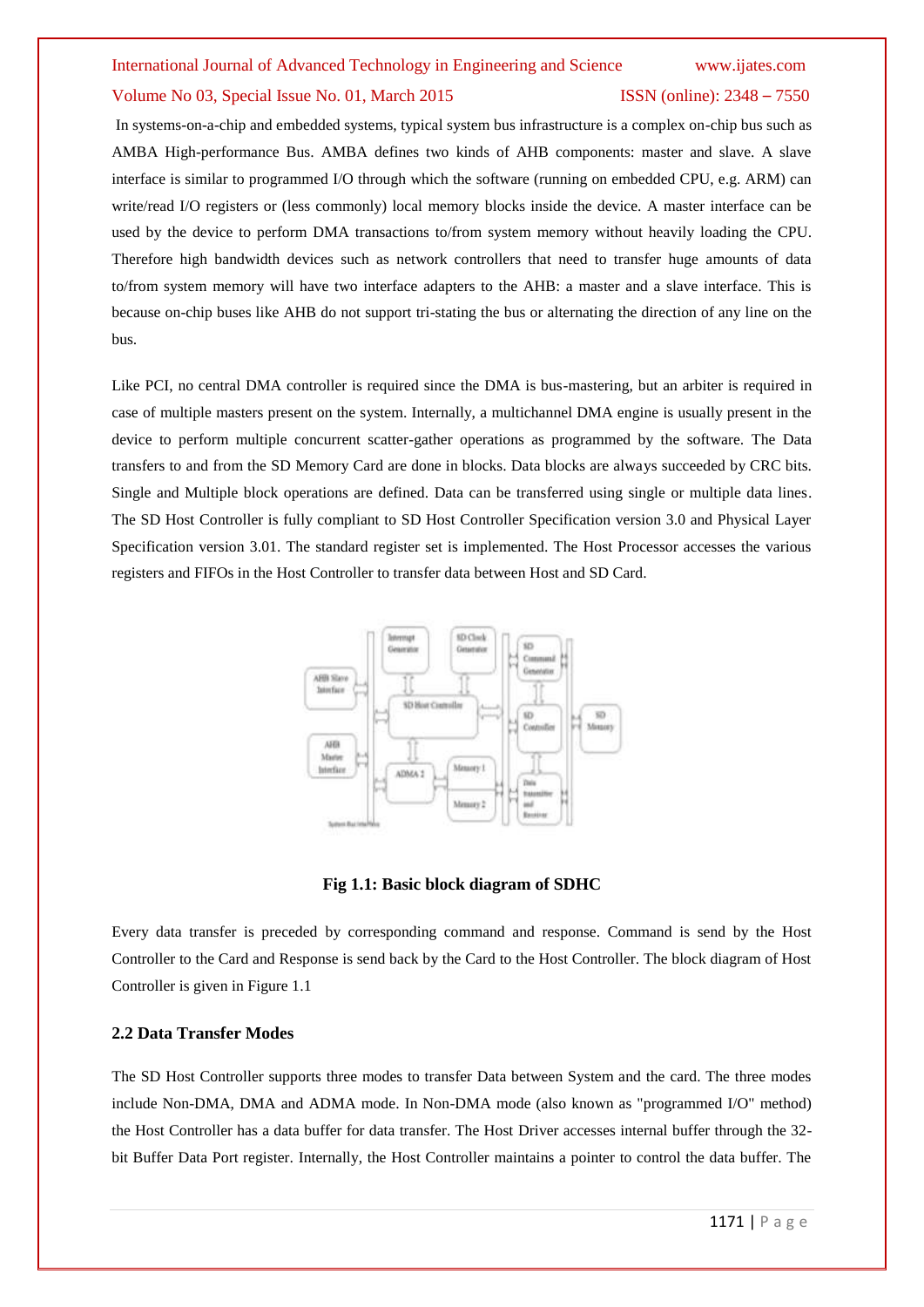pointer is not directly accessible by the Host Driver. Every time the Buffer Data Port register is accessed, the pointer is incremented depending on amount of data written.

In DMA mode, the data transfer between system memory and SD card takes place without interruption of CPU execution. DMA shall support both single block and multiple-block transfers but does not support infinite transfers. The result of a DMA transfer shall be the same regardless of the system bus data transfer method. DMA had disadvantage that DMA Interrupt generated at every page boundary disturbs CPU to reprogram the new system address.

This DMA algorithm forms a performance bottleneck by interruption at every page boundary.

A new DMA transfer algorithm called ADMA (Advanced DMA) is defined that adopts scatter gather DMA algorithm so that higher data transfer speed is available. The Host Driver can program a list of data transfers between system memory and SD card to the Descriptor Table before executing ADMA. It enables ADMA to operate without interrupting the Host Driver. Furthermore, ADMA can support not only 32-bit system memory addressing but also 64-bit system memory addressing.

The 32-bit system memory addressing uses lower 32-bit field of 64-bit address registers. ADMA adopts scatter gather DMA algorithm so that higher data transfer speed is available. The Host Driver can program a list of data transfers between system memory and SD card to the Descriptor Table before executing ADMA. It enables ADMA to operate without interrupting the Host Driver. Furthermore, ADMA can support not only 32-bit system memory addressing but also 64-bit system memory addressing. The 32-bit system memory addressing uses lower 32-bit field of 64-bit address registers.

#### **2.3 Direct Memory Access (DMA)**

DMA is an essential feature of all modern computers, as it allows devices to transfer data without subjecting the CPU to a heavy overhead. Otherwise, the CPU would have to copy each piece of data from the source to the destination. This is typically slower than copying normal blocks of memory since access to I/O devices over a peripheral bus is generally slower than normal system RAM. During this time the CPU would be unavailable for any other tasks involving CPU bus access, although it could continue doing any work which did not require bus access. A DMA transfer essentially copies a block of memory from one device to another. While the CPU initiates the transfer, it does not execute it. For so-called "third party" DMA, as is normally used with the ISA bus, the transfer is performed by a DMA controller which is typically part of the motherboard chipset. More advanced bus designs such as PCI typically use bus mastering DMA, where the device takes control of the bus and performs the transfer itself. A typical usage of DMA is copying a block of memory from system RAM to or from a buffer on the device.

Such an operation does not stall the processor, which as a result can be scheduled to perform other tasks. DMA is essential to high performance embedded systems. It is also essential in providing so-called zero-copy implementations of peripheral device drivers as well as functionalities such as network packet routing, audio playback and streaming video.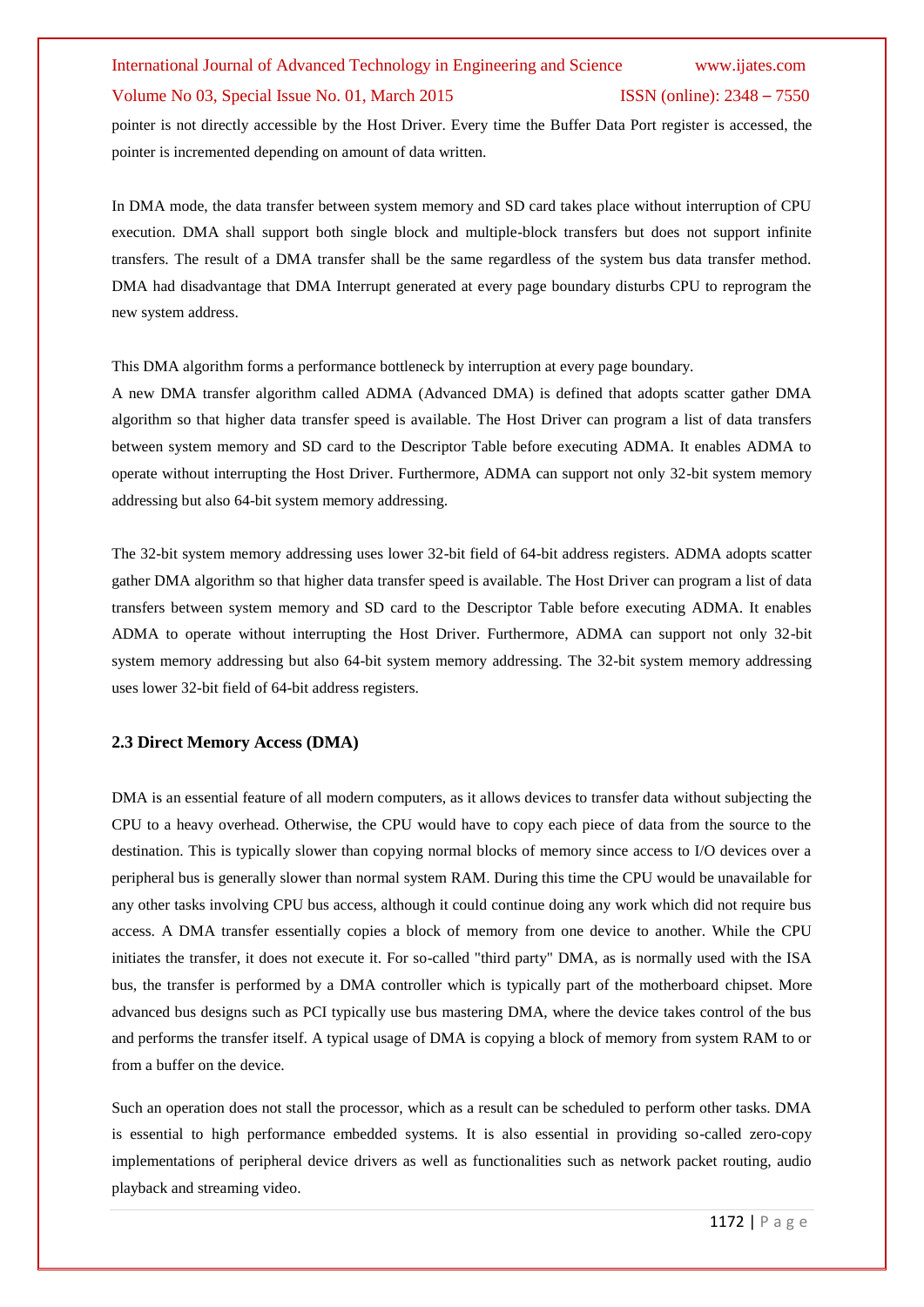#### **III. DRAWBACKS OF DMA**

A typical usage of a DMA is to transfer a block of memory from/to an external memory or from/to a buffer on the device. A DMA is usually used in high performance embedded systems. The alignment process subjects the CPU to a heavy overhead. There are some applications, like video processing that require an efficient support for unaligned accesses, degrading the performance significantly.

#### **IV. SDMA, ADMA 1 DISADVANTAGES**

Single operation DMA (SDMA) interrupts the host CPU at every page boundary while the ADMA reduces the load on the host CPU. It supports both 32-bit and 64-bit system memory addressing. ADMA2 improves upon ADMA1 by removing restrictions on data location and size. DMA shall only support both single block and multiple-block transfers but does not support infinite transfers.

DMA had disadvantage that DMA Interrupt generated at every page boundary disturbs CPU to reprogram the new system.This SDMA algorithm forms a performance bottleneck by interruption at every page boundary. A new DMA transfer algorithm called ADMA2 (Advanced DMA 2) provides higher data transfer speed. DMA allows an I/O device to communicate directly to the main memory bypassing CPU (Central Processing Unit) in order to speed up memory operations. When used with DMA the CPU initiates the transfer, does other operations while the transfer is in progress, and receives an interrupt from the DMA controller when the operation is done. Computers that have DMA channels can transfer data to and from devices with much less CPU overhead than computers without a DMA channel.

#### **V. ADVANCED DIRECT MEMORY ACCESS 2 (ADMA 2)**

ADMA 2 is one of several methods for coordinating the timing of data transfers between an input/output (I/O) device and the core processing unit or memory in a computer. ADMA 2 is one of the faster types of synchronization mechanisms, generally providing significant improvement over interrupts, in terms of both latency and throughput.

#### **5.1 Principle of ADMA 2**

ADMA 2 controller can generate [memory addresses](http://en.wikipedia.org/wiki/Memory_address) and initiate memory read or write cycles. It contains several [processor registers](http://en.wikipedia.org/wiki/Processor_register) that can be written and read by the CPU. These include a memory address register, a byte count register, and one or more control registers The CPU then sends commands to a peripheral device to initiate transfer of data. The ADMA 2 controller then provides addresses and read/write control lines to the system memory. Each time a byte of data is ready to be transferred between the peripheral device and memory, the ADMA 2 controller increments its internal address register until the full block of data is transferred.

The figure 5.1 shows the block diagram of advanced ADMA2.In ADMA2 operation a Descriptor Table is created in system memory by the Host Driver. 32-bit Address Descriptor Table is used for the system with 32 bit addressing and 64-bit Address Descriptor Table is used for the system with 64-bit addressing.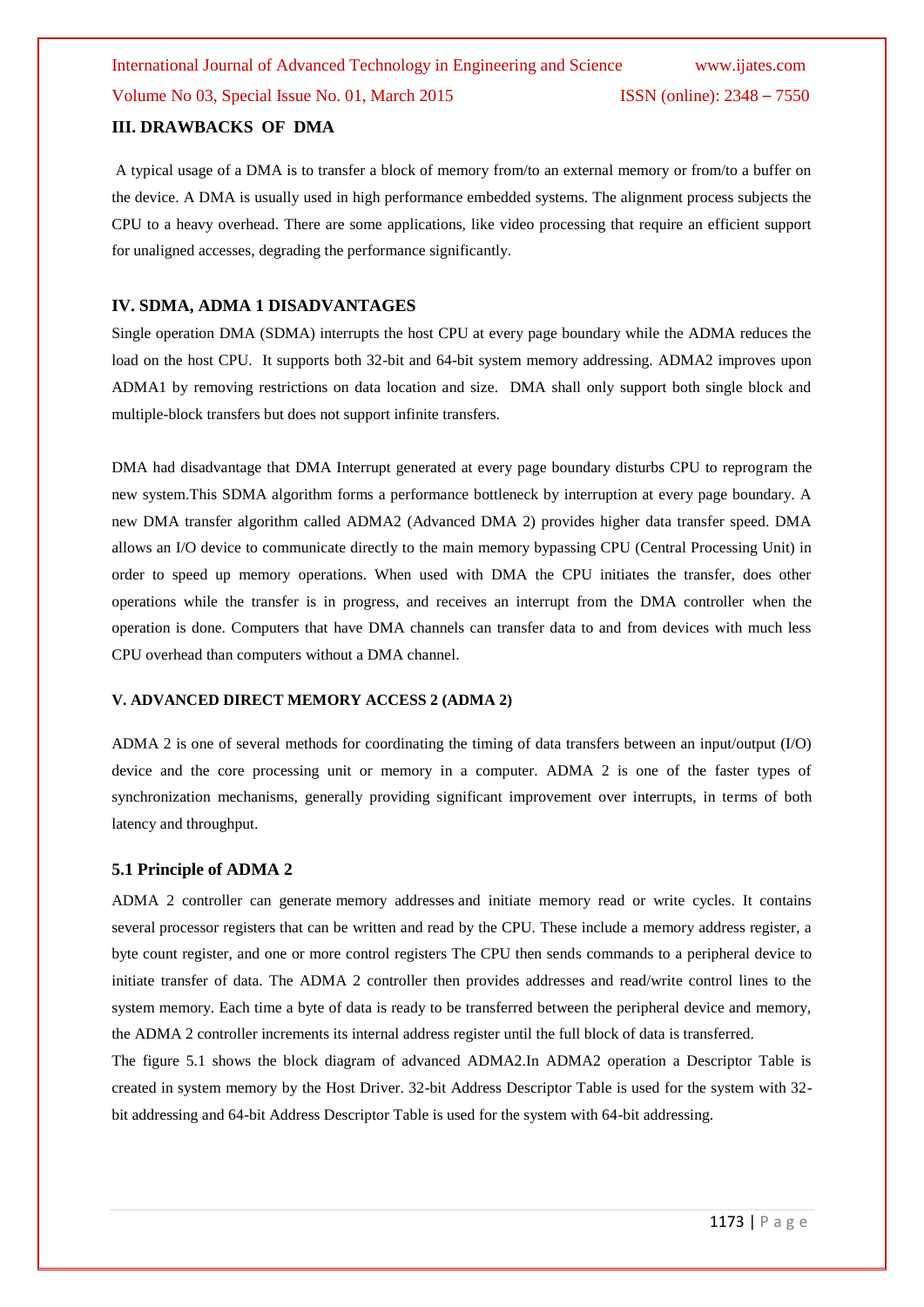#### International Journal of Advanced Technology in Engineering and Science www.ijates.com

Volume No 03, Special Issue No. 01, March 2015 **ISSN** (online): 2348 – 7550



**Fig 5.1: Block diagram of ADMA 2**

Each descriptor line (one executable unit) consists with address, length and attribute field. The attribute specifies operation of the descriptor line. ADMA2 includes SDMA, State Machine and Registers circuits. ADMA2 does not use 32-bit SDMA System Address Register but uses the 64-bit Advanced DMA System Address register for descriptor pointer. Writing Command register triggers off ADMA2 transfer. ADMA2 fetches one descriptor line and executes it. This procedure is repeated until end of descriptor is found.



#### **5.2 An Example of ADMA2 Programming**

**Fig 5.2: An Example of ADMA2 Data Transfer**

Figure 5.2 shows a typical ADMA2 descriptor program. The data area is sliced in various lengths and each slice is placed somewhere in system memory. The Host Driver describes the Descriptor Table with set of address, length and attributes. Each sliced data is transferred in turns as programmed in descriptor.

#### **5.3 Block Count Register**

Block count register is enabled when Block Count Enable in the Transfer Mode register is set to 1.The Host Controller decrements the block count after each block transfer and stops when the count reaches zero. Setting the block count to 0 results in no data blocks is transferred. This register should be accessed only when no transaction is executing. During data transfer, read operations on this register may return an invalid value and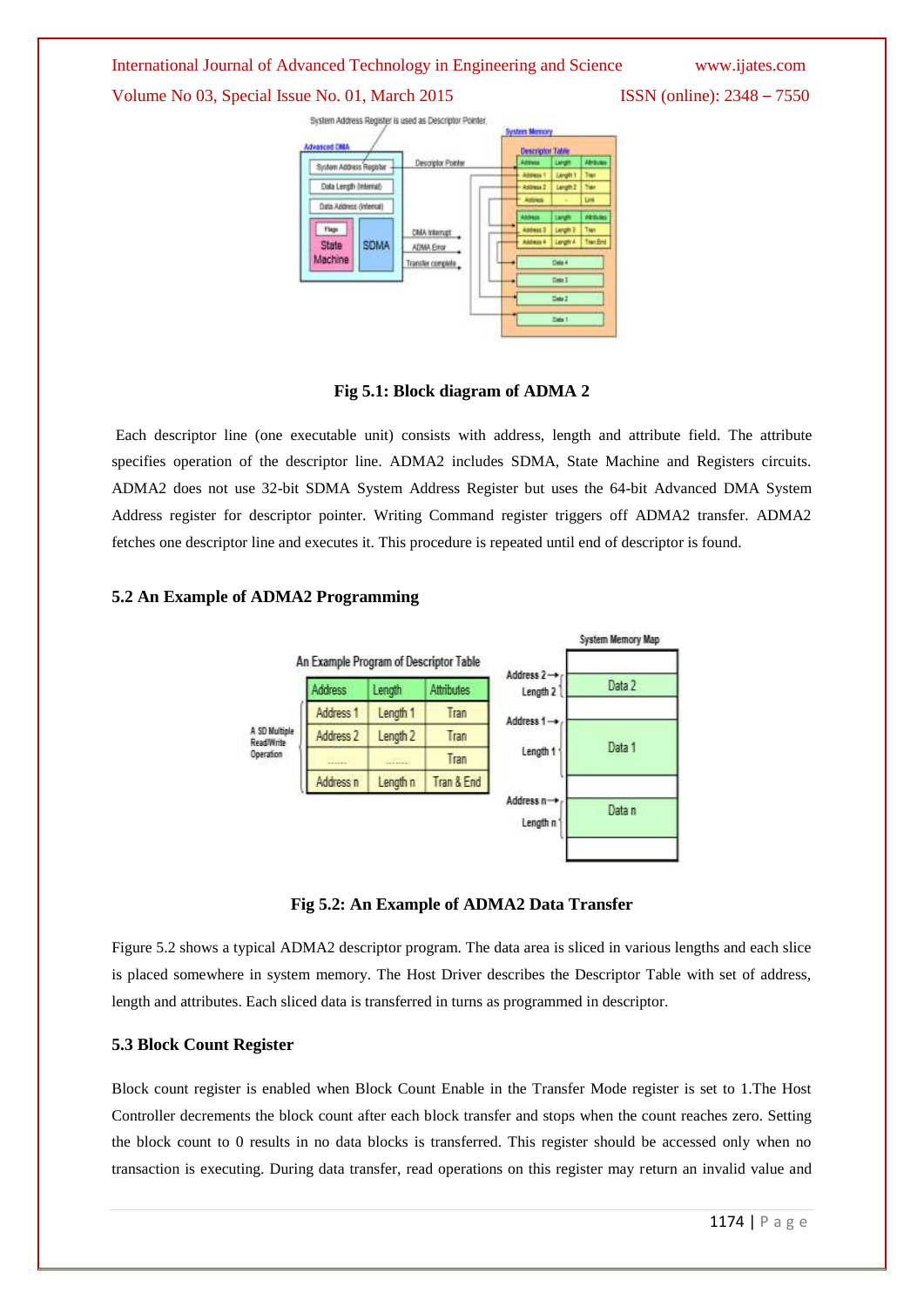# International Journal of Advanced Technology in Engineering and Science www.ijates.com

#### Volume No 03, Special Issue No. 01, March 2015 ISSN (online): 2348 – 7550

write operations are ignored. When a suspend command is completed, the number of blocks yet to be transferred can be determined by reading this register.

#### **5.4 Data Address and Data Length Requirements**

There are 3 requirements to program descriptor.

The maximum data length of each descriptor line is less than 64KB.

Total Length  $=$  Length  $1 +$  Length  $2 + ...$  Length n Total length = multiple of Block Size

If total length of a descriptor were not multiple of block size, ADMA2 transfer should be aborted by data timeout.

#### **5.5 Descriptor Table**



**Fig 5.3: Example of Descriptor table**

Figure 5.3 shows the definition of 32-bit Address Descriptor Table. One descriptor line consumes 64-bit (8 byte) memory space. Attribute is used to control descriptor. 3 action symbols are specified. "Nop" operation skips current descriptor line and fetches next one. "Tran" operation transfers data designated by address and length field. "Link" operation is used to connect separated two descriptors. The address field of link points to next Descriptor Table. The combination of Act2=0 and Act1=1 is reserved and defined the same operation as Nop.

#### **5.6 ADMA2 States and its Operation**

The figure shows various states of ADMA2 and the operation of all states. It also describes the condition when ADMA 2 fetches the descriptor line and transfer the data and the increment in the address. ADMA 2 adopts scatter gather DMA algorithm so that higher data transfer speed.

The Host Driver can program a list of data transfers between system memory and SD card to the Descriptor Table before executing ADMA. It enables ADMA to operate without interrupting the Host Driver. Furthermore, ADMA can support not only 32-bit system memory addressing but also 64-bit system memory addressing. The 32-bit system memory addressing uses lower 32-bit field of 64-bit address registers.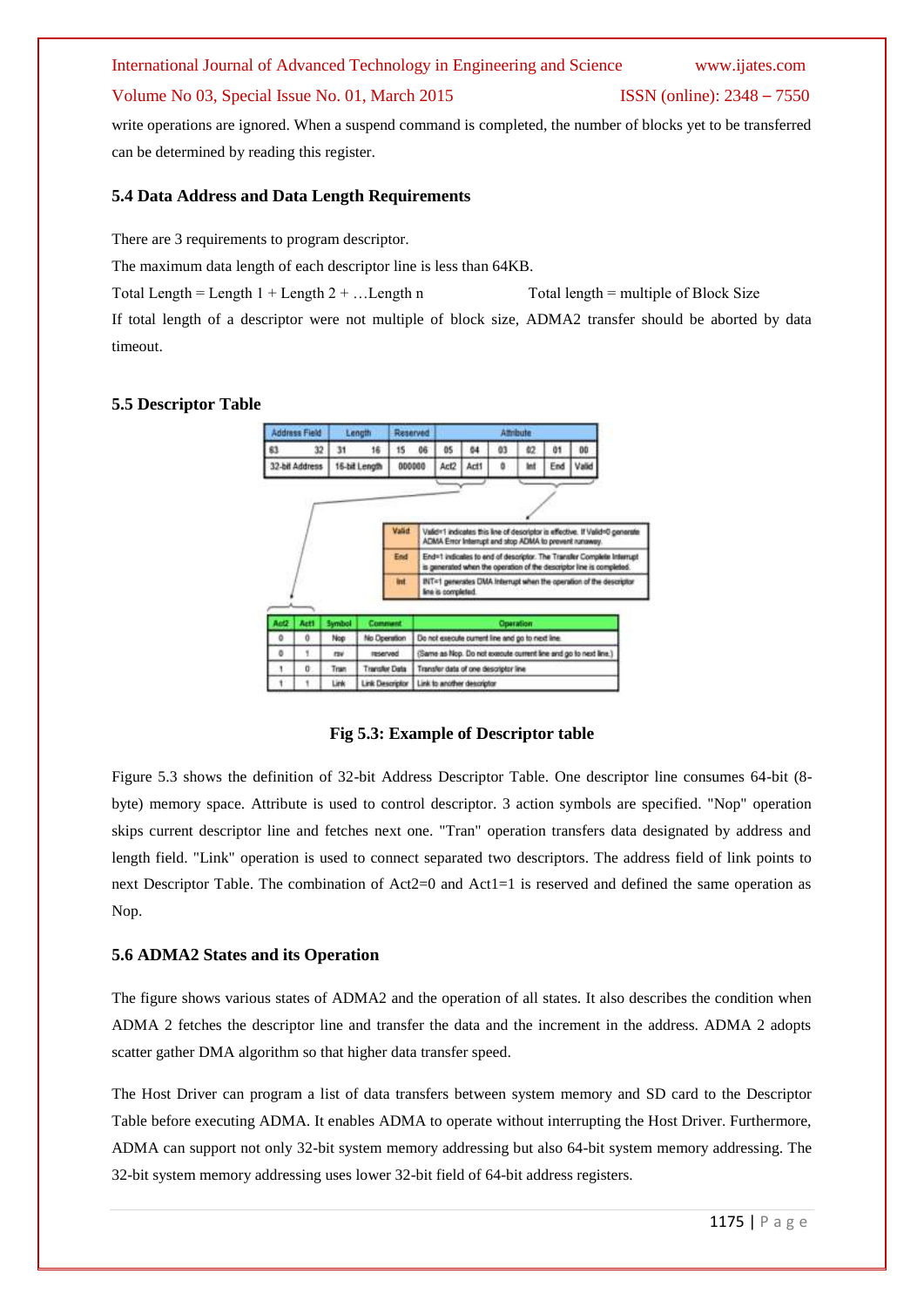International Journal of Advanced Technology in Engineering and Science www.ijates.com Volume No 03, Special Issue No. 01, March 2015 ISSN (online): 2348 – 7550 **ST\_FDS (Fetch Descriptor):** ADMA 2 fetches a descriptor line and set parameters in internal registers. Next

go to ST\_CADR state.



**Fig 5.6: States of ADMA 2**

**ST\_CADR (Change Address):** Link operation loads another Descriptor address to ADMA 2 System Address register. In other operations, ADMA System Address register is incremented to point next descriptor line. If End=0, go to ST\_TFR state. ADMA 2 shall not be stopped at this state even if some errors occur.

**ST\_TFR(Transfer Data ):** Data transfer of one descriptor line is executed between system memory and SD card. If data transfer continues (End=0) go to ST\_FDS state.

**ST\_STOP (Stop DMA):** After Power on reset or software reset. All descriptor data transfers are completed.

Error occurrence during ADMA2 transfer may stops ADMA2 operation and generates ADMA 2 Error Interrupt. Error Status register holds state of ADMA 2 stopped. The host driver can identify error descriptor location by following method. If ADMA 2 stopped at ST\_FDS state, the ADMA 2 System Address Register points the error descriptor line. If ADMA 2 stopped at ST\_TFR or ST\_STOP state, the ADMA 2 System Address Register points the next location of error descriptor line. By this reason, ADMA2 shall not stop at ST\_CADR state. ADMA 2 allows an I/O device to communicate directly to the main memory bypassing CPU in order to speed up memory operations. When the CPU is using programmed input/output (I/O) without DMA, it is fully occupied for the entire duration of the read/write operation, and is thus unavailable to perform other work. When used with ADMA, the CPU initiates the transfer, does other operations while the transfer is in progress, and receives an interrupt from the ADMA controller ( a special purpose processor used to transfer data between memory and I/O devices) when the operation is done.

#### **VI. SIMULATED RESULTS USING VERILOG**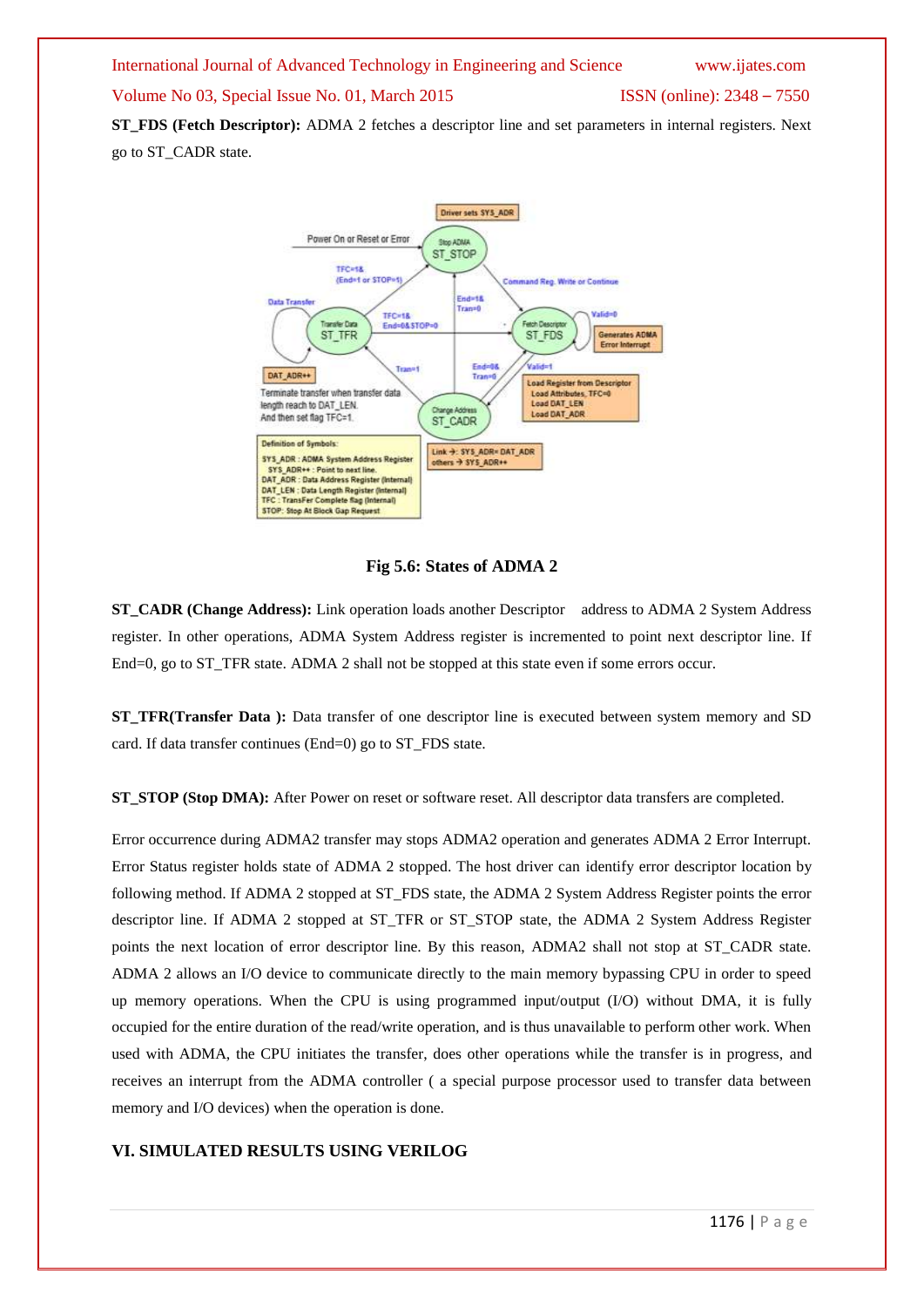| Name                                                                                                                                    | Value                                             |                   | 1,999,998 PM  1,999,997 PM  1,999,997 PM  1,999,997 PM  1,999,999 PM |  | 2,000,000 PM |
|-----------------------------------------------------------------------------------------------------------------------------------------|---------------------------------------------------|-------------------|----------------------------------------------------------------------|--|--------------|
| mit_tine(D))<br>data_in(013)<br>data_eur(0.1)<br>prof<br>clot_read_well in<br>Encade mus<br>Aila stright<br>mem_read_we<br>adidritical) | 1100110011<br>EXXXXXXXXX<br>÷<br>opo<br>в<br>0000 |                   | mo<br>1500110011001100<br>1200033000000000<br>door<br>boob           |  |              |
|                                                                                                                                         |                                                   | IC1: 2,000,000 ps |                                                                      |  |              |

#### **Fig 6.1: Reset function for command line 00**

In fig 6.1 data is received from memory card, it is said to be in wait mode. Data will either be read or write in host depending on command line.

|                 |            |                  |              |                  |              |               | $+200$  |
|-----------------|------------|------------------|--------------|------------------|--------------|---------------|---------|
| Name            | Value      |                  | 3,999,996 ps | 1,599,591,00     | 1,999,990 ps | 13,999,999 ps | 1,000,0 |
| und_line@1      |            |                  |              | 如                |              |               |         |
| data_in(0:15)   | 1100110011 |                  |              | 1100103011001100 |              |               |         |
| rth             | ÷          |                  |              |                  |              |               |         |
| data_out(0:15   | 1100110011 |                  |              | 1200110011001100 |              |               |         |
| <b>TIP</b>      | ٠          |                  |              |                  |              |               |         |
| (DI) Had with 1 |            |                  |              |                  |              |               |         |
| Encode must     | . .        |                  |              |                  |              |               |         |
| Alu drilli-2    | 1.00       |                  |              | <b>EXP</b>       |              |               |         |
| mem_read_une_1  |            |                  |              |                  |              |               |         |
| addrEt33        | DOOS       |                  |              | 0030             |              |               |         |
|                 |            |                  |              |                  |              |               |         |
|                 |            |                  |              |                  |              |               |         |
|                 |            |                  |              |                  |              |               |         |
|                 |            |                  |              |                  |              |               |         |
|                 |            |                  |              |                  |              |               |         |
|                 |            |                  |              |                  |              |               |         |
|                 |            | X1: 4,000,000 ps |              |                  |              |               |         |
|                 |            |                  |              |                  |              |               |         |

**Fig 6.2: Read function for command line 01**

In fig 6.2 data is received from memory card. It is said to perform read function as command line is changed from 00 to 01. The data is read from memory card

|                                                                                                                                                  |                                                            |                                                                    | 10000000  |
|--------------------------------------------------------------------------------------------------------------------------------------------------|------------------------------------------------------------|--------------------------------------------------------------------|-----------|
| Name                                                                                                                                             | <b>Value</b>                                               | [2,999,996 ps<br>2,599,594 ps<br>2,399,997 pm<br>2,239,936 ps<br>. | 3,000,000 |
| cmd_tine[D:1]<br>stata_in(0:15)<br>rik<br>data_butth:15<br>mt<br>strt_read_west 0<br>Encode mus.<br>Atu, ctrift-2)<br>mem read we 1<br>addr(0.3) | 1100110011<br><b>KKIOOGGASOOG</b><br>ø<br>o<br>515<br>0011 | 0.1<br>1100110011001100<br>1000000000000000<br>oш<br>0100          |           |
|                                                                                                                                                  |                                                            | (1: 3,000,000 ps                                                   |           |